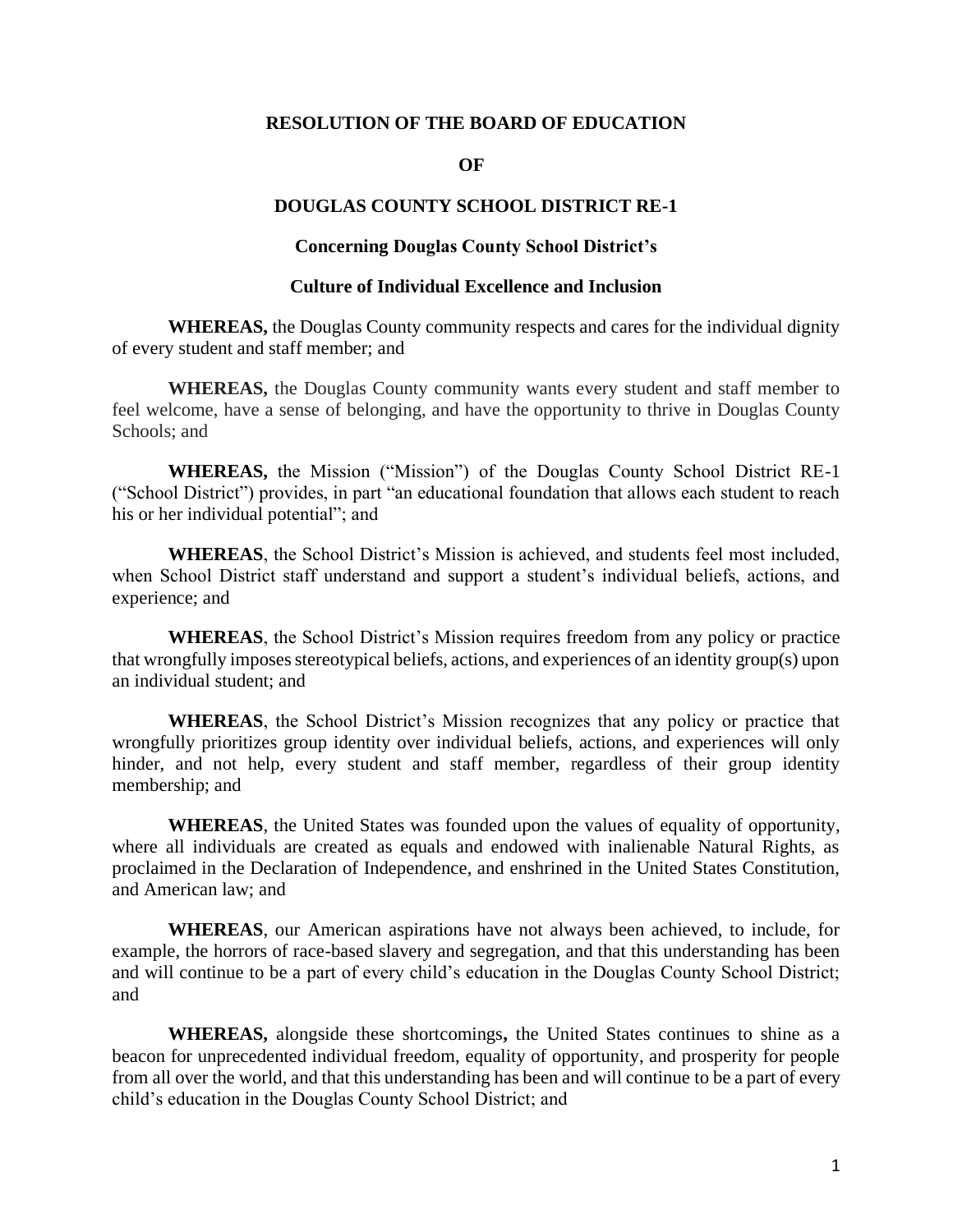**WHEREAS**, every student should be exposed to age-appropriate curricula designed to not only reflect the kind of balance referenced above, but also to build a strong foundation for critical thinking, the ability to engage in respectful debate of issues and ideas from multiple perspectives, and decency toward our fellow human beings; and

**WHEREAS,** School District staff members will thrive in supporting our students and families in an environment where they can freely express views and opinions that may be counter to others' views and opinions and are free from superficial attempts to ascribe group identity characteristics to his or her beliefs, actions, and experiences; and

**WHEREAS**, the School District's Mission requires the recognition and appreciation for our individual or group differences while also stressing the reality that we all share many common goals and needs and we should promote our common humanity to include achieving unique potential without forced equality of outcomes; and

**WHEREAS**, the School District understands and acknowledges that parents or guardians occupy the primary role for establishing their student's core values and beliefs and are integral to every student's academic, social, and emotional growth and success; and

**WHEREAS**, the School District is responsible for ensuring behavior, conduct, and interactions between students, staff, and community members are respectful in order to support and facilitate the educational process and that parents should also engage School District staff in a respectful and collaborative manner; and

**WHEREAS,** the School District's Board of Education enacted Board Policy ADB – Educational Equity on March 23, 2021 to "establish an inclusive culture to ensure all students, staff, and community members feel safe and valued"; and

**WHEREAS,** the Board of Education fully supports this stated goal; and

**WHEREAS,** legitimate questions have arisen from School District staff and parents, and the community at large, regarding Board Policy ADB's underlying assumptions and implementation; and

**WHEREAS**, the Colorado Constitution, in Article IX, Section 15, declares that the directors of each local school district "shall have control of instruction in the public schools of their respective districts"; and

**NOW THEREFORE, BE IT RESOLVED** by the Board of Education of Douglas County School District RE-1 ("Board of Education") as follows:

1. The Board of Education directs the Superintendent to recommend potential changes to Board Policy ADB and related implementation consistent with the principles set out above and the School District's Mission, Vision, and End Statements. These recommendations are to be presented to the Board of Education no later than September 1, 2022.